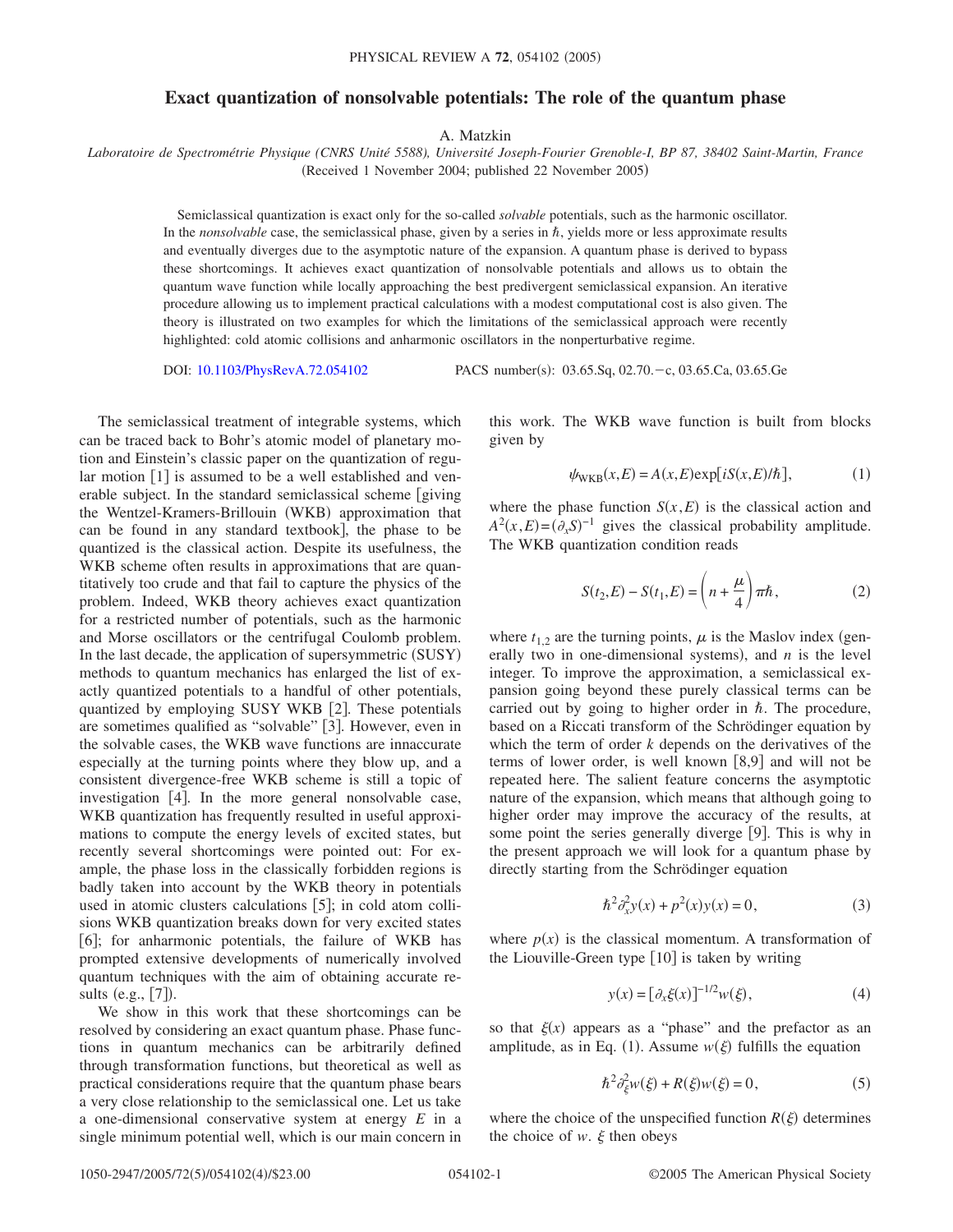$$
R(\xi)(\partial_x \xi)^2 - p^2(x) + \frac{\hbar^2}{2} \langle \xi; x \rangle = 0,
$$
 (6)

where  $\langle \xi; x \rangle = \partial_x^3 \xi / \partial_x \xi - \frac{3}{2} (\partial_x^2 \xi / \partial_x \xi)^2$  denotes the Schwartzian derivative. The choice of the phase first depends on the choice of the carrier function  $w$  [or equivalently, of  $R(\xi)$ ], and then on the choice of the boundary conditions that need to be imposed on the third order nonlinear Eq. (6). This is an illustration of the ambiguity suffered by phase functions in quantum mechanics, due here to the simple fact that there is no unique manner to cut a given wave function into a phase  $\xi$  on the one hand, and an amplitude function obeying the continuity equation  $\alpha(x,E) = (\partial_x \xi)^{-1/2}$  (akin to the semiclassical case) on the other.

Formally,  $\xi(x)$  can be expanded as an asymptotic series in  $\hbar$ ,

$$
\xi(x) = \sum_{k} \xi_{2k} \hbar^{2k},\tag{7}
$$

irrespective of the specific choice of *R*. But if we aim at making a connection with classical mechanics, it is apparent from Eq. (6) that the only choice that will give  $\xi(x) \sim S(x)$  to first order in  $\hbar$  corresponds to  $R(\xi) = \pm 1$ , leading by Eq. (5) to circular or exponential carrier functions. The price to pay is that the  $\hbar$  expansion based on these functions, such as the WKB approximation, necessarily diverges at the turning points. However it must be noted that contrarily to the asymptotic expansions, the *exact* solutions do not diverge. It is thus natural to set  $R = \pm 1$  and we will use the notation  $\sigma(x)$ rather than  $\xi(x)$  for this particular choice. Still, setting  $R(\xi)$  $= 1$  (as will be assumed in the remainder of this work) is not enough to lift the ambiguity of the phase. Mathematically speaking, the solutions of Eq.  $(6)$ , for a given *R*, are distinguished by different boundary conditions. For arbitrary boundary conditions  $\sigma(x)$  contains the oscillatory structure of the wave function  $y(x)$ , a fact that can be seen by calculating the derivatives  $\partial_x^n \sigma$ , which display violent oscillations. Of course the semiclassical series do not oscillate—neither the action *S* nor the higher order (in  $\hbar$ ) semiclassical phase functions  $\sigma_{2k}$ , obtained by successive derivatives of *S*, present any type of oscillations. Therefore in order to represent the infinite order semiclassical expansion, we need a phase function free of oscillations. We draw here on previous work  $\lceil 11 \rceil$ where the following two points were discussed: (i) the classical action is the only first-order semiclassical phase that does not contain oscillatory structure, and (ii) a corresponding property holds for the quantum phase, i.e. there is a unique phase function that does not contain the quantum mechanical oscillatory structures. For solvable potentials it is possible to construct explicitly these optimal phase functions from the analytic solutions to Eq. (3) (e.g., parabolic cylinder functions for the harmonic oscillator, Whittaker functions in the centrifugal Coulomb case [12]). This is tantamount to choosing the appropriate boundary conditions of Eq. (6) at a single point (located in the classically allowed region). However for nonsolvable potentials, a procedure based on explicit analytic solutions does not exist. We can still follow the strategy employed for solvable potentials, focusing on obtaining a numerical solution for the phase function (rather than analytical) by feeding boundary values at a given point that are an approximation of the optimal ones (rather than being exactly the optimal ones).

Before turning to the description of the method of calculation we recall the quantization condition in terms of  $\sigma$ , which contrary to Eq.  $(2)$  is exact. Let *x* span the interval  $\left] s_1, s_2 \right[$  (typically  $\left] -\infty, +\infty \right[$  or  $\left] 0, +\infty \right[$  for radial problems). Let  $\sigma(s_1) = 0$ , and recall that  $\alpha$  is a positive definite quadratic form that behaves as  $\alpha(x \rightarrow s_{i=1,2}) \rightarrow \infty$  (see [11] and refs. therein). Since  $y(x)$  is proportional to  $\alpha(x)$ sin  $\sigma(x)$  [Eq. (4)], the requirement that at the eigenvalues *E* we must have  $y(s_2, E) \rightarrow 0$  gives the quantization condition in terms of the quantum phase

$$
\sigma(s_2, E) = (n+1)\pi,\tag{8}
$$

where  $n$  is the level integer as in Eq.  $(2)$ . Equation  $(8)$  holds irrespective of the boundary conditions imposed on  $\sigma$ . But when *E* is not an eigenvalue,  $\sigma(s_2, E)$  depends on the arbitrary boundary condition and can take about any form in between two eigenenergies. This is in stark contrast with the semiclassical case given by the left-hand side of Eq. (2).

The computation of the exact quantum phase function  $\sigma(x, E)$  is done by employing a numerical iterative scheme where the starting function is built from classical quantities. The iterative scheme is supplemented by semiclassical input in the form of boundary conditions. For reasons that will become clear below, the iterative scheme does not directly solve the highly nonlinear third-order differential Eq. (6), but applies to an equivalent first order yet complex differential equation. It can indeed be checked that by writing [we use atomic units (a.u.) from now on]

$$
M(x,E) = \partial_x \left[ \sigma(x,E) + \frac{i}{2} \ln(\partial_x \sigma) \right],
$$
 (9)

Eq. (6) leads to the first-order nonlinear differential equation

$$
\partial_x M = i[p^2(x) - M^2(x)] \equiv \mathcal{F}(M(x), x), \tag{10}
$$

where  $F$  denotes the middle term taken as a functional. Our strategy will consist of solving the equation for *M*; the real part will give us  $\partial_{x} \sigma$ , which can be numerically integrated to obtain  $\sigma$ , yielding both the wavefunction and the total phase  $\sigma(s_2, E)$ . To do so we first linearize the equation for *M* by expanding the functional to first order in the vicinity of an initial trial function  $M_0(x)$ . We then solve

$$
\partial_x M_{q+1} = \mathcal{F}(M_q(x), x) + \frac{\delta \mathcal{F}}{\delta M} \bigg|_{M_q} [M_{q+1}(x) - M_q(x)],
$$
\n(11)

with  $q=0$  and where  $\delta$  stands for the functional derivative. Equation (11) is a linear first-order differential equation that can be solved straightforwardly. Of course since  $\mathcal F$  has been linearized Eq.  $(11)$  is not equivalent to Eq.  $(10)$ , hence the subscript in  $M_1$ . Convergence toward M is achieved by iterating the procedure, i.e. we now solve Eq.  $(11)$  for  $q=1$ , obtaining a better approximation  $M_2$ , and so on. This iterative linearization procedure, known as the quasilinearization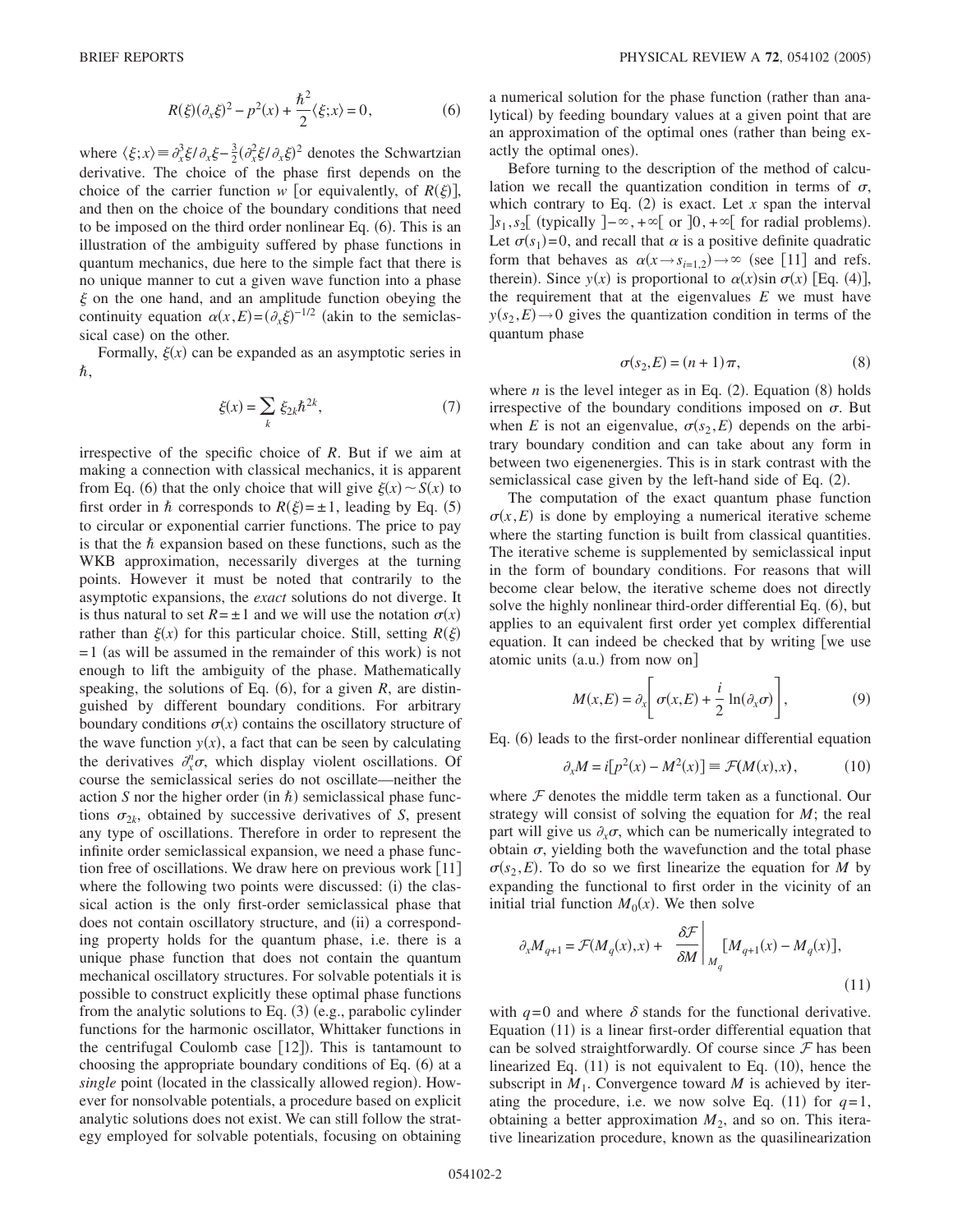method (QLM) replaces the solution of a nonlinear differential equation by iteratively solving a linear one. It was introduced three decades ago by Bellman and Kalaba [13] in the context of linear programming, but the extension of QLM to the type of functions dealt with in quantum mechanics is quite recent  $[14]$ .

To iteratively solve Eq. (11), two ingredients are needed: first the trial function  $M_0(x)$ , second, the boundary condition,  $M_q(x_b)$ , which is set from the start since it must be the same for each  $q$ . The choice of  $M_0$ , though mathematically unimportant, must correspond to the expected behavior of the converged solution.  $M_0$  is thus built from first-order semiclassical functions. By inspecting how the real and imaginary terms behave to first order in  $\hbar$ , we are lead to setting

$$
M_0(x, E) = |p(x)| [\theta(x - t_1) \theta(t_2 - x) + i \theta(x - t_1) - i \theta(x - t_2)].
$$
\n(12)

The boundary conditions are chosen so that *M* approximately represents the semiclassical series (for the real and imaginary terms) on the entire interval  $s_1, s_2$ . The simplest solution is to pick an arbitrary point  $x<sub>b</sub>$  deep in the classically allowed region where the standard semiclassical expansion can be employed and go to the highest possible order in  $\hbar$  before the series starts to diverge. For example, for the real part of *M* we have

$$
\partial_x \sigma(x)|_{x=x_b} = \sum_{k=0}^{k \text{ max}} \partial_x \sigma_{2k}(x)|_{x=x_b} \hbar^{2k};\tag{13}
$$

where  $k_{max}$  is set by going to the highest possible order before divergence occurs (with the choice of an appropriate terminant). More refined methods of estimating the optimal boundary condition, based on super- and hyper-asymptotic expansions  $[15]$ , are, in principle, available. From a practical point of view, they are not necessary insofar as the behavior of  $\sigma$ , is barely affected by their use. Again, from a purely quantum mechanical perspective, all the quantum phases, irrespective of their behavior, lead to exact results.

We will now illustrate and detail the properties of the quantum phase on two specific examples. The first example concerns anharmonic oscillators which are employed in the investigation of many different phenomena, ranging from molecular vibrations to quantum field theories and phase transitions. This has generated different schemes to compute the eigenvalues and the wave functions, calling for large numerical basis or delicate resummation techniques [7]. The failure of the semiclassical approximation is important for the lowest levels: for example, for symmetric potentials  $x^{2m}$ WKB quantization gives the wrong behavior of the energies as a function of *m*. For anharmonic potentials  $x^2 + \lambda x^{2m}$ , the accuracy of the WKB quantization decreases with increasing  $\lambda$  and *m*. Going to second order in  $\hbar$  improves the quality of the semiclassical approximation, but the relative error is still high at low energies. For the lowest levels, the standard semiclassical expansion diverges beyond the second order. Alternative semiclassical expansions schemes such as the one based on the phase-integral method also break down for the lowest states  $[16]$ . Hence the interest in working with an exact quantum phase. Figure 1 shows the total phase  $\sigma(s_2, E)$ 



FIG. 1. (Color online) The total quantum phase  $\sigma(s_2, E)/\pi$ (solid curves) is plotted along with the semiclassical quantization curve  $[S(t_2, E) - S(t_1, E)] / \pi + 1/2$  (dashed lines) for different values of  $\lambda$ : from left to right  $\lambda = 0.01$  (red), 1 (pink), 5 (purple), 20 (blue), 50 (light blue), and 1000 (green). The exact ground state energy for  $\lambda = 1000$  obtained by solving  $\sigma(s_2, E) / \pi = 1$  is shown by a box and the triangle shows the WKB quantized level off by 37%. Secondorder quantization reduces the error to about 7% depending on the terminant) and the  $\hbar$  expansion diverges beyond this order.

at  $s_2 = \infty$  for anharmonic potentials  $x^2 + \lambda x^8$  at low energy for different values of  $\lambda$ . Given the symmetry of the potential, we have taken  $x_b = 0$  and fixed the value  $M_0(x_b)$  by carrying out a semiclassical expansion up to  $o(h^{14})$ . The semiclassical phase is shown as well: Near the solvable potential limit  $\lambda$ =0 the quantum and semiclassical curves are very close, but as  $\lambda$  increases the degree of nonsolvability increases and the curves depart. This results in very inaccurate WKB quantization values, as compared to the exact ones obtained by applying the quantization condition (8).

The second illustration involves a potential well with a strong repulsion at short-range and a long-range attractive tail. These type of potentials are of interest in the study of cold atomic collisions, a field that has been sparked by the development of photoassociative spectroscopy. The WKB approximation breaks down for excited states near the threshhold because the wavefunction explores large areas of classically forbidden regions  $[6]$ . As in the first example, the standard semiclassical series diverge [17] and alternative expansions like higher order phase-integrals also break down [18]. We take the following 12-6 Lennard-Jones (LJ) potential with the classical momentum given in the scaled form as

$$
p^{2}(x) = B\left[E - \left(\frac{1}{x^{12}} - \frac{2}{x^{6}}\right)\right],
$$
 (14)

where  $B$  is a "strength" parameter encapsulating the minimum and the depth of the potential well. This potential with  $B=10^4$  has often been employed as a benchmark (see e.g., [17,18]) and is known to support 24 states. The WKB quantization condition (2) gives energies with an error relative to the local level spacing that globally increases with *E*. Figure 2 compares the derivative of the quantum phase  $\partial_x \sigma(x, E)$ with the classical momentum  $\partial_x S(x, E)$  for the last bound state just below the threshold.  $x<sub>b</sub>$  was taken to the right of the potential minimum and the  $\hbar$  expansion was carried out up to the 12th order. The two curves are barely distinguishable in the classically allowed region, so we have focused on the zone near the turning points. Note that the quantum curve